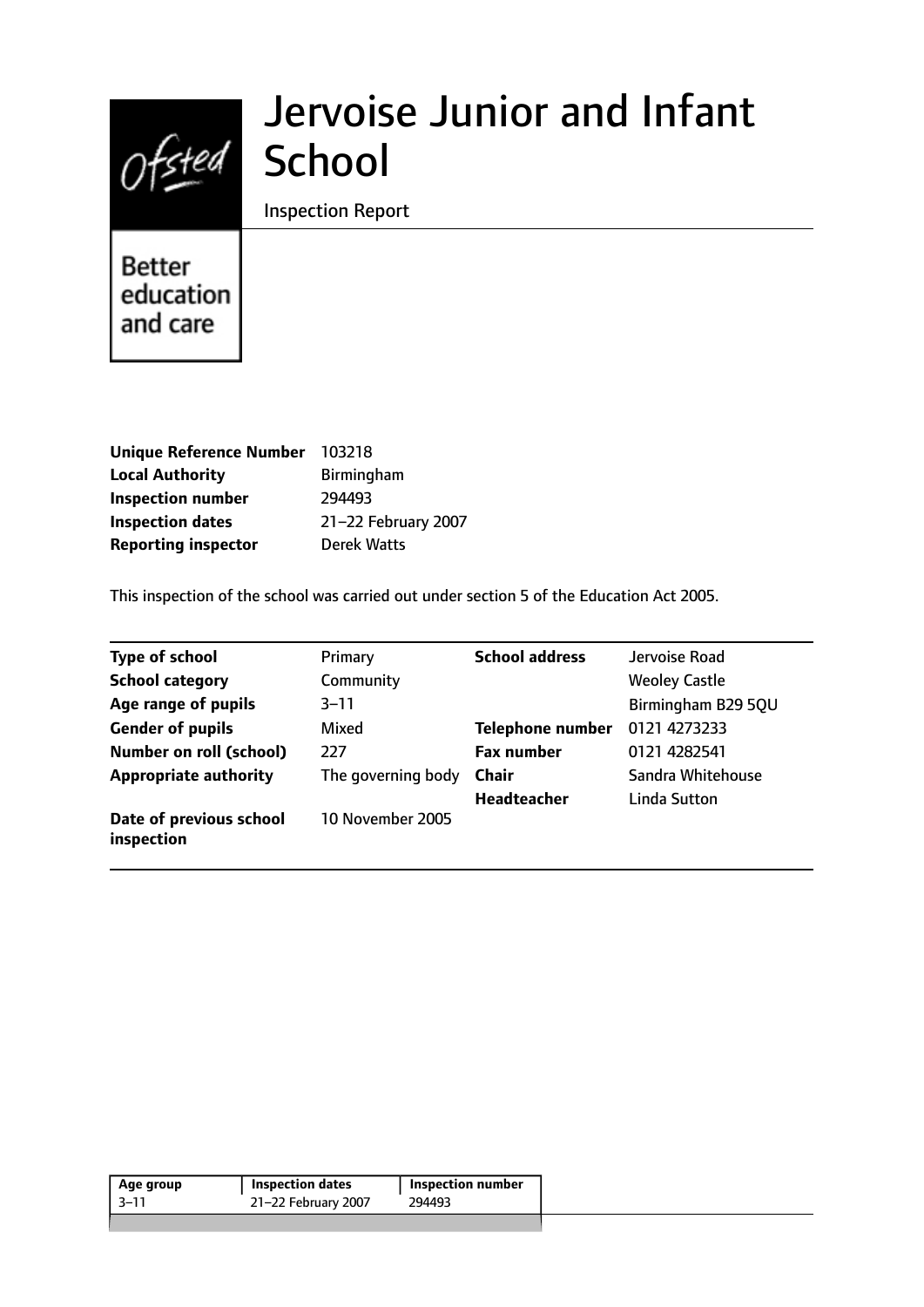© Crown copyright 2007

Website: www.ofsted.gov.uk

This document may be reproduced in whole or in part for non-commercial educational purposes, provided that the information quoted is reproduced without adaptation and the source and date of publication are stated.

Further copies of this report are obtainable from the school. Under the Education Act 2005, the school must provide a copy of this report free of charge to certain categories of people. A charge not exceeding the full cost of reproduction may be made for any other copies supplied.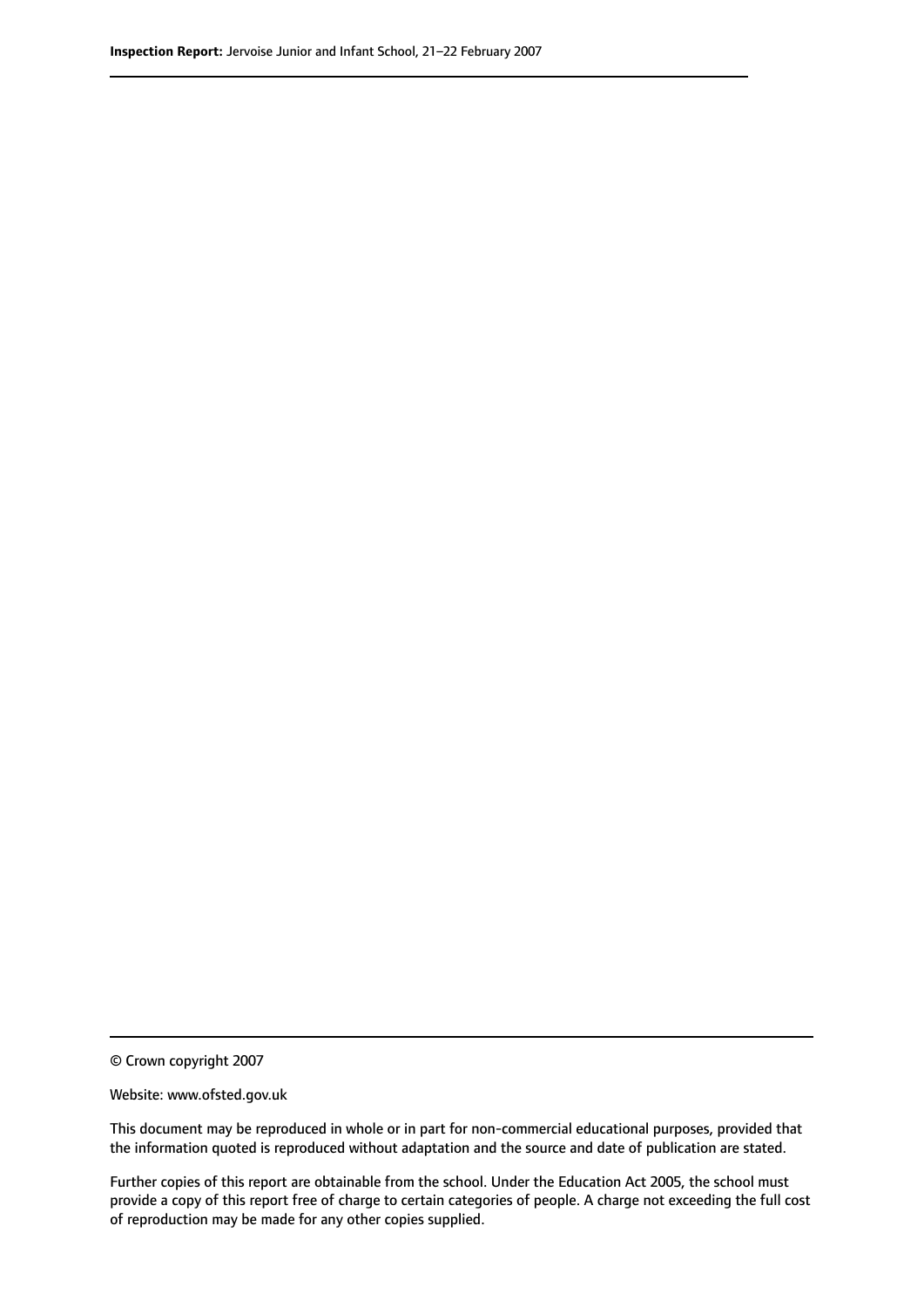# **Introduction**

The inspection was carried out by two Additional Inspectors.

## **Description of the school**

This is an average sized primary school serving an area of economic disadvantage. Most pupils come from a White British background. The remainder come from a wide range of other ethnic backgrounds. A few pupils speak English as an additional language but none are at an early stage of learning English. The proportion of pupils with learning difficulties and disabilities is above average. Children's attainment on entry to the Nursery is well below expectations.

The school was inspected in November 2005 and given a Notice to Improve. This was because pupils were not making sufficient progress and teaching and learning were inadequate. There were also weaknesses in assessment and in the way that subjects were being managed. Staffing has changed significantly since the last inspection.

## **Key for inspection grades**

| Grade 1 | Outstanding  |
|---------|--------------|
| Grade 2 | Good         |
| Grade 3 | Satisfactory |
| Grade 4 | Inadequate   |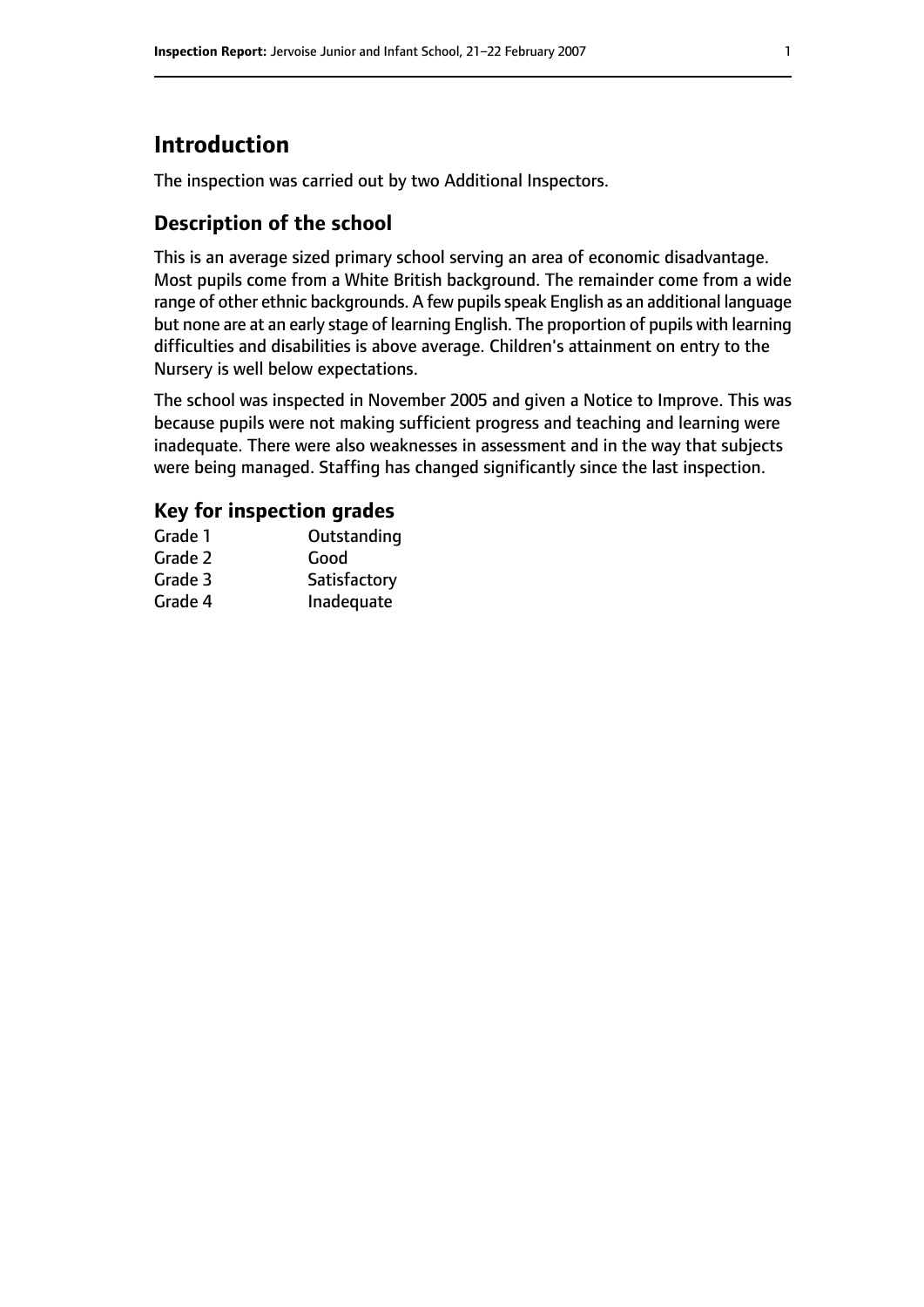# **Overall effectiveness of the school**

#### **Grade: 4**

In accordance with section 13 (3) of the Education Act 2005, HMCI is of the opinion that this school requires significant improvement because it is performing significantly less well than in all the circumstances it could reasonably be expected to perform. The school is therefore given a Notice to Improve. Significant improvement is required in relation to standards and pupils' achievement, particularly in mathematics.

Jervoise is promoting pupils' personal development satisfactorily. However, underachievement found at the last inspection has persisted until recently because of weaknesses in teaching. The school's overall effectiveness is therefore inadequate, but there are positive signs that things are improving.

After the last inspection, standards in Year 2 fell further to exceptionally low levels, particularly in writing. National test results for Year 6 in 2006 were well below average and pupils made unsatisfactory progress in English, mathematics and science. Inadequate teaching, identified at the last inspection, remained until recently and this hindered the school's drive to raise achievement. The teaching team has been strengthened by new appointments. This, together with improved monitoring of lessons and development of teaching skills, has led to recent improvements. With a more effective leadership team and a settled teaching force, there are clear indications that underachievement is being checked. However, standards are still too low.

Teaching and learning are now satisfactory and have some good features. As a result, pupils now make at least satisfactory progress in lessons. However, occasionally challenge and pace are not high enough and learning slows. There have been good improvements in provision for English and pupils are making satisfactory progress in reading and writing. Mathematics has not had the same attention and pupils are not making the progress they should in this subject. Improved assessment and target setting mean that teachers generally have a better understanding of how well pupils are doing. Pupils themselves have a clearer view of what they need to do to improve. Systems for assessing and tracking pupils' progress are now satisfactory.

Care and guidance for pupils are satisfactory. A positive atmosphere and clear expectations from all staff have led to improvements in behaviour. Behaviour and relationships are now good. Pupils enjoy school and show a keen interest in the activities offered. They have a good understanding of the importance of healthy eating, keeping safe, and regular exercise. A sound curriculum is enhanced by a good range of sports clubs. Children get a sound start to their learning in Nursery and make steady progress through the Foundation Stage. Leadership and management are satisfactory. The headteacher continues to strive to make the school better and recent initiatives are having a positive impact. The roles of other leaders have been extended so they are more effective in helping to improve the school's performance. Leaders and managers are focused on improving educational provision and raising achievement. However, the monitoring of pupils' progress in mathematics is not sufficiently rigorous which means underachievement is not being tackled as quickly as it should be.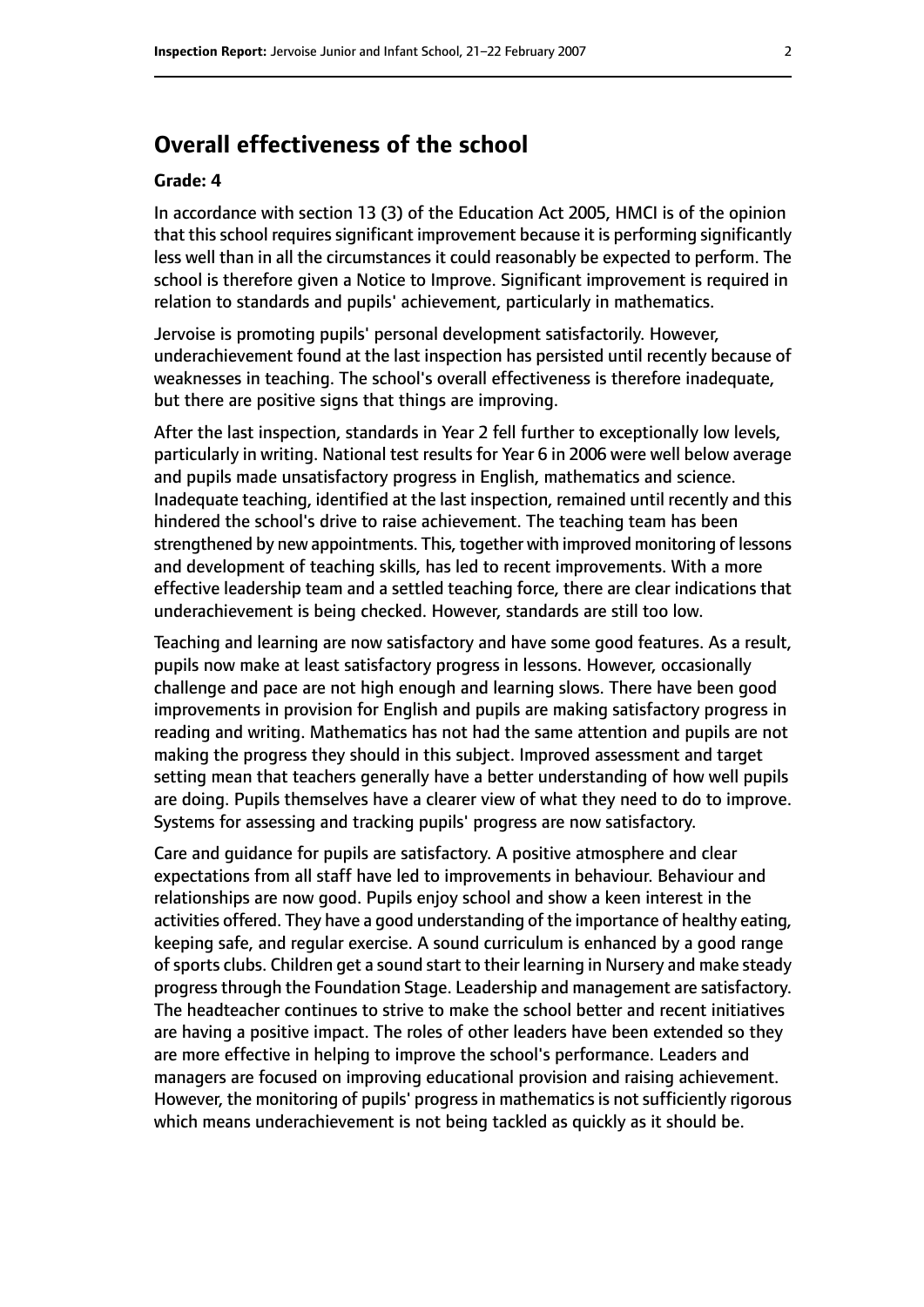Improvements to attendance, behaviour, teaching and learning demonstrate the school's sound capacity to improve.

#### **What the school should do to improve further**

- Raise overall standards by increasing the rate of pupils' progress throughout the school.
- Improve provision for mathematics and implement rigorous checks on pupils' progress in this subject in order to raise achievement further.
- Ensure that all lessons are suitably challenging and maintain a brisk pace.

# **Achievement and standards**

#### **Grade: 4**

Pupils' progress over time has been unsatisfactory as a result of past weaknesses in assessment, teaching and learning. Standards in Year 2 in 2006 and were exceptionally low. Standards in Year 6 were well below average in English, mathematics and science. Performance data indicated that pupils did not make enough progress from their starting point in Year 2. Weaknesses in literacy and numeracy skills have meant that pupils are not sufficiently well prepared for their future learning.

Recent and significant improvements in teaching mean that pupils are now making at least satisfactory progress in lessons. There is still a way to go to raise standards and make up for the legacy of underachievement during past years but this is being successfully tackled. Effective strategies are being used to raise achievement in English. Pupils are provided with a wider range of reading and writing opportunities. Investigative work is being increased in science which is improving progress in this subject. The main area of weakness is mathematics where provision is not sufficiently well matched to pupils' abilities.

Children in the Foundation Stage make satisfactory gains in all areas of learning. At the start of Year 1, standards are generally below expectations. However, until recently this secure start has not been built on which has resulted in very low standards at the end of Year 6. Throughout the school, pupils with learning difficulties make satisfactory progress.

# **Personal development and well-being**

#### **Grade: 3**

There have been good improvements in this area. Pupils and staff report that behaviour has improved. This is now good and pupils are caring and respectful individuals. Attendance is satisfactory and improving further because the school has good strategies for checking and rewarding good attendance.

Pupils clearly understand right and wrong and their moral development is good. They develop good social skills in a variety of settings. Spiritual and cultural development is satisfactory but pupils' understanding about life in a multicultural society is limited. Pupils understand well the importance of healthy eating and exercise and know how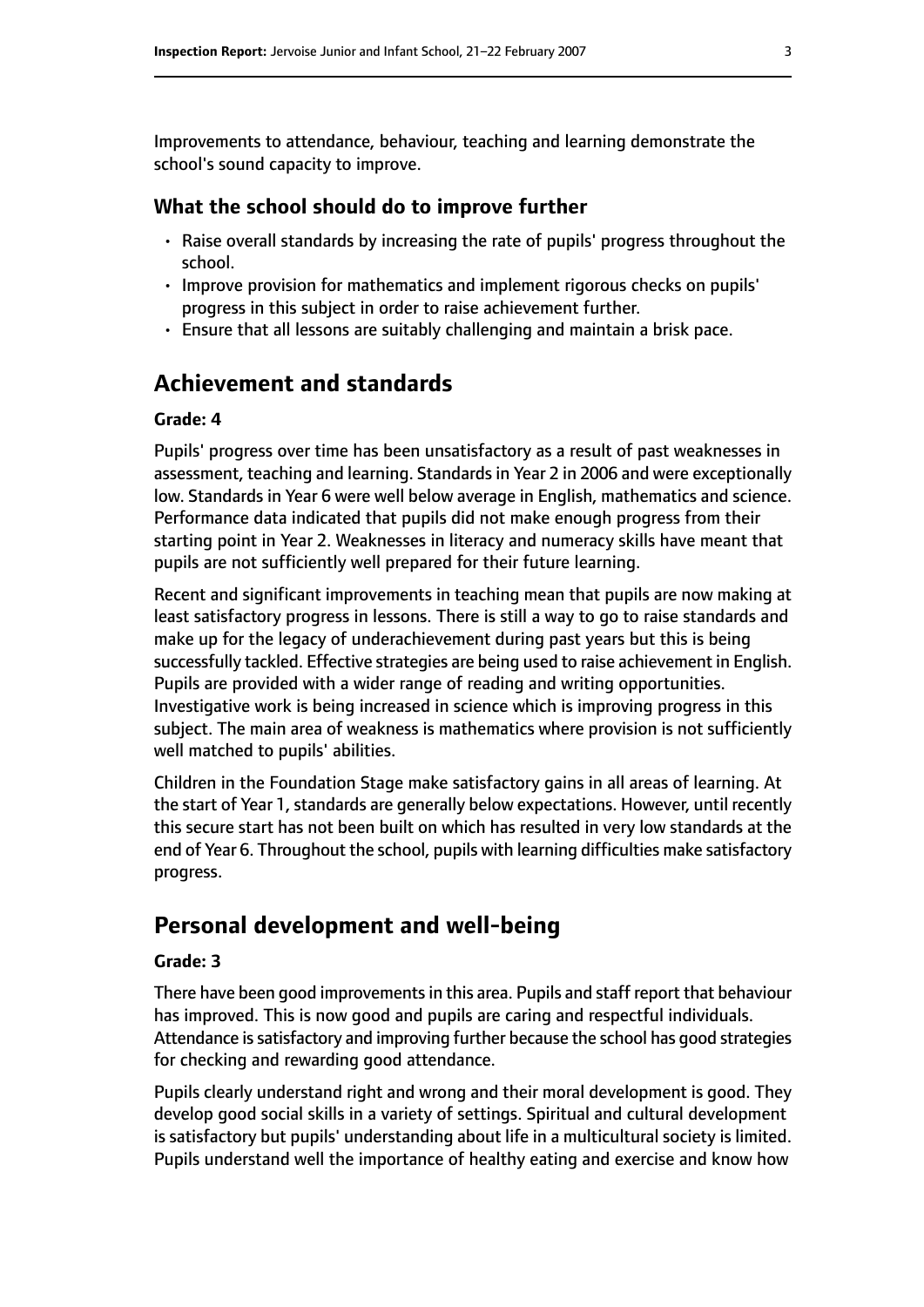to stay safe. Older pupils respond well when given extra responsibility, for example regularly befriending younger children at playtimes. School council memberstake their roles seriously and are pleased that their ideas are acted upon. Younger pupils are not represented on the school council and therefore have limited opportunities to make their views known. Pupils make a satisfactory contribution to the community by, for example, carol singing in the locality.

# **Quality of provision**

#### **Teaching and learning**

#### **Grade: 3**

Lessons seen and pupils' work show that teaching and learning are satisfactory and improving. Teaching and learning are frequently good, particularly in Years 3 to 6. There are instances of outstanding practice that are being shared across the school to strengthen the overall quality of teaching. As a result, pupils are beginning to make up for lost ground. In all lessons, teachers have good relationships with their classes and manage pupils well. Learning objectives are effectively shared with the class so pupils know what they are to learn. Teachers' questioning and explanations promote learning well. Pupils respond well to their teachers. Assessment has improved and is usually used effectively to match tasks to pupils' different abilities and needs particularly in English. As a result, pupils are suitably challenged, interested, and make good progress. However, occasionally work is not well matched to pupils' needs, particularly in mathematics. Challenge and pace are not as high in these lessons and so pupils' learning slows. Teachers direct teaching assistants well so they can give good quality help to those who need it.

#### **Curriculum and other activities**

#### **Grade: 3**

The school is taking effective action to improve provision in English, particularly in writing. Opportunities for pupils to write in different styles and for different purposes have been extended and this is contributing to better achievement. Planning in mathematics does not always cater for pupils' differing academic needs. In Years 1 and 2 in particular, an over reliance on worksheets in mathematics and science limits opportunities for pupils to organise their own work

The Foundation Stage curriculum places much importance on developing personal and social skills and so children settle quickly into learning routines. Outdoor activities in the Foundation Stage are not always sufficiently well planned and so opportunities to develop speaking and listening, role play and physical development are missed.

Good attention is given to sport and personal and social education, placing real importance on keeping fit and adopting a healthy lifestyle. A good range of extra-curricular sports clubs complements this provision. Opportunities are limited for pupils to develop creative talents outside of lessons, for example by playing a musical instrument. The curriculum is enriched with an appropriate range of visits and visitors.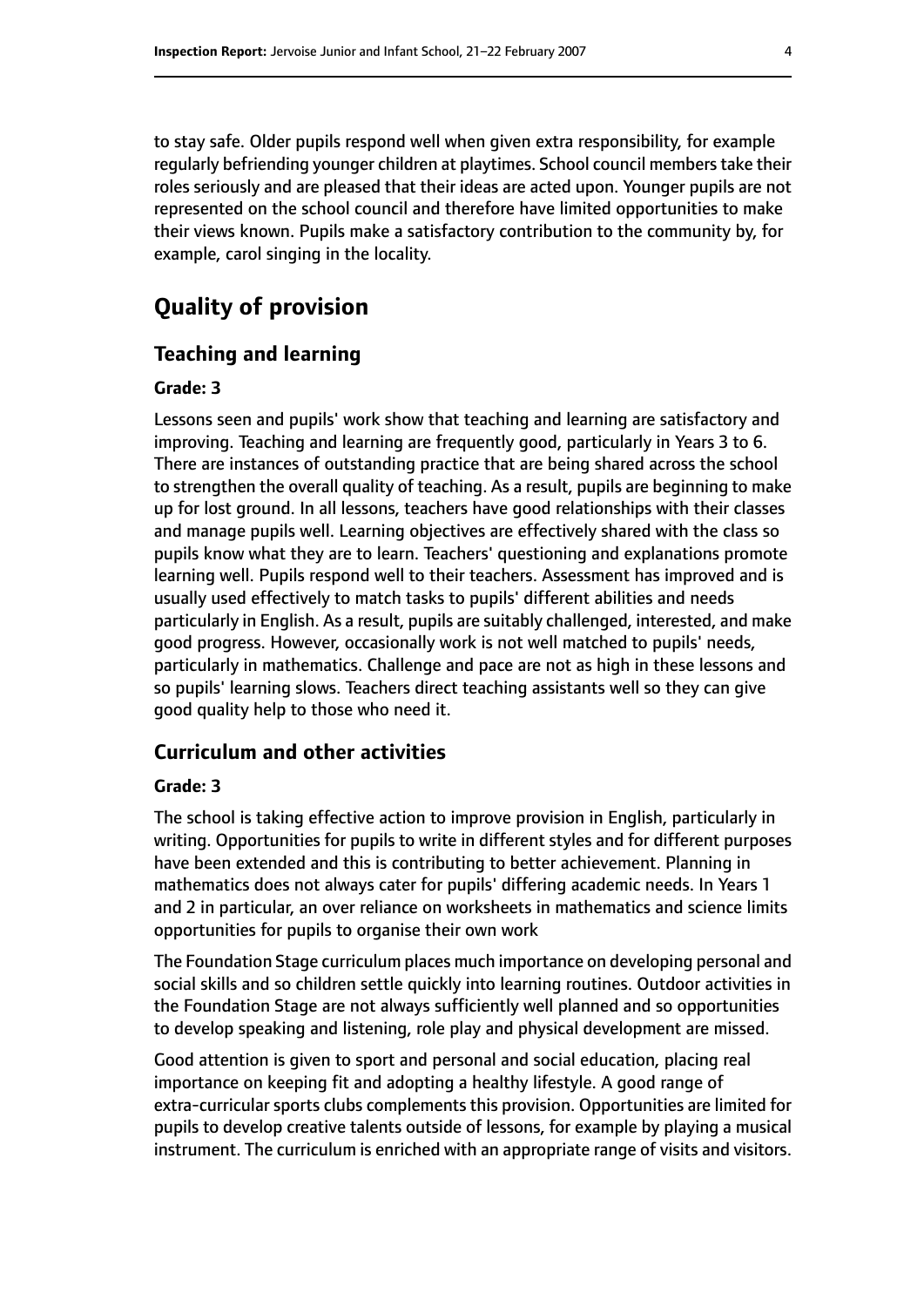Parents have suitable opportunities to be involved in their children's learning through homework and adult learning initiatives provided by the school.

#### **Care, guidance and support**

#### **Grade: 3**

Pupils receive good care and feel safe and happy. They say adults support them and quickly sort out any problems. Child protection and health and safety procedures are good. The school works well with outside agencies to provide support for pupils. This has been instrumental in improving pupils' attendance. There are satisfactory arrangements for settling children new to the school. A transition manager finds interesting ways to familiarise pupils in Year 6 with their secondary school and provides effective support for them. The school is beginning to set individual targets for pupils to help them to improve. This is having a positive impact in English, but in mathematics targets are not always closely matched to pupils' learning needs.

## **Leadership and management**

#### **Grade: 3**

The headteacher has continued the drive to make the school better and has successfully brought about improvementsto behaviour, teaching and learning. She is now supported more effectively by other senior leaders. Teamwork amongst the staff has improved and there is a clear commitment to whole school improvement.

School self-evaluation is satisfactory. The school has accurately identified where improvements are needed in English and action taken is beginning to have an impact. Checks on mathematics are not as rigorous and, as a result, there is a lack of sharp focus on the aspects of this subject that need to be improved. Teaching has been strengthened by new appointments. Together with effective support from senior leaders and the local authority, this has led to recent improvements in the quality of teaching. Whilst these positive changes are too recent to have had a significant impact on achievement, there are clear signs that learning in lessons is improving. Better assessment and tracking systems mean that the school now has clear information on how each individual is progressing. However, senior leaders are not always using assessment data well enough to plan long term improvements and set clear targets.

Governors are supportive and, under the headteacher's leadership, have a clearer understanding of the school's performance. A large underspend of funding has been used appropriately to improve educational provision.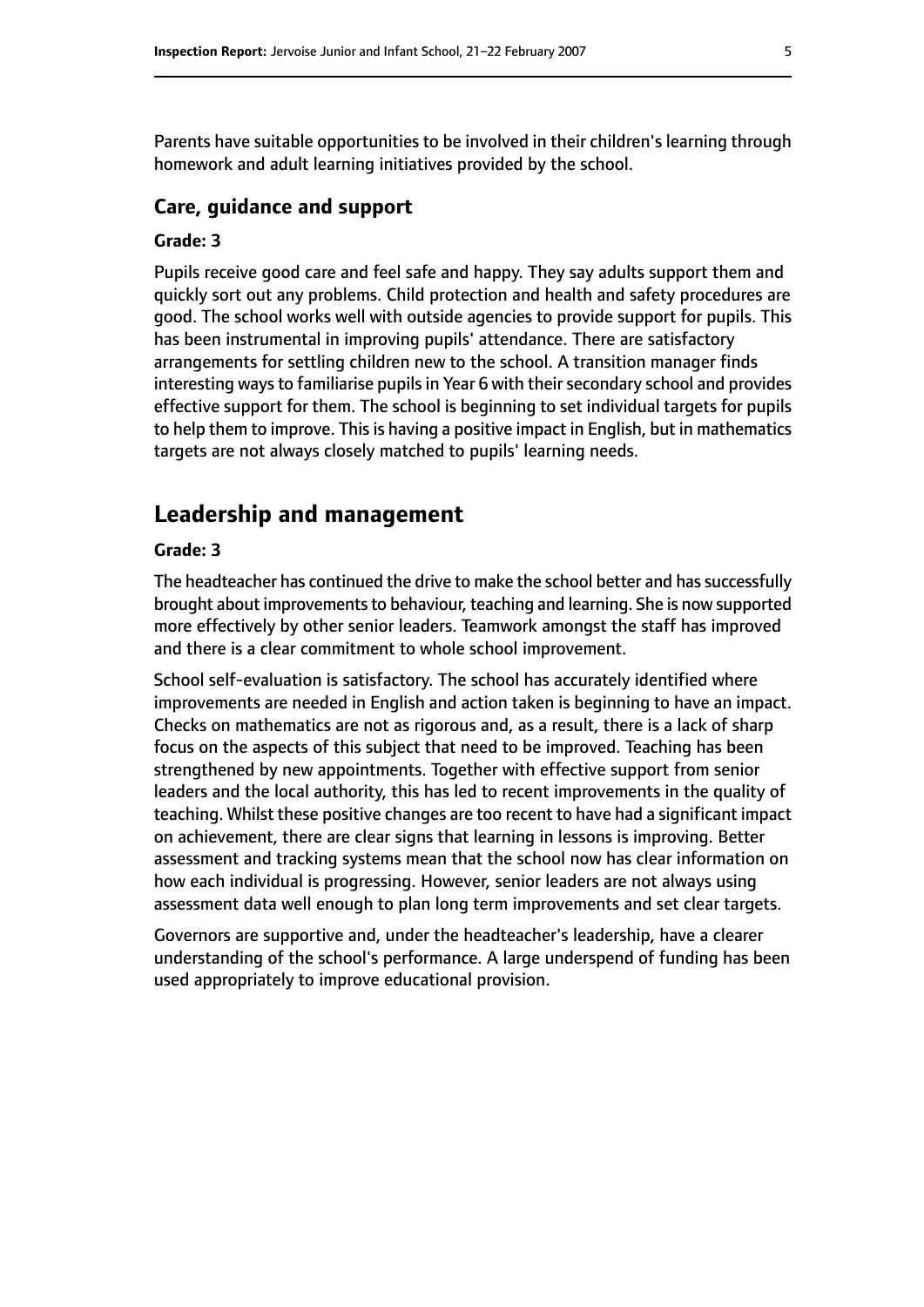**Any complaints about the inspection or the report should be made following the procedures set out inthe guidance 'Complaints about school inspection', whichis available from Ofsted's website: www.ofsted.gov.uk.**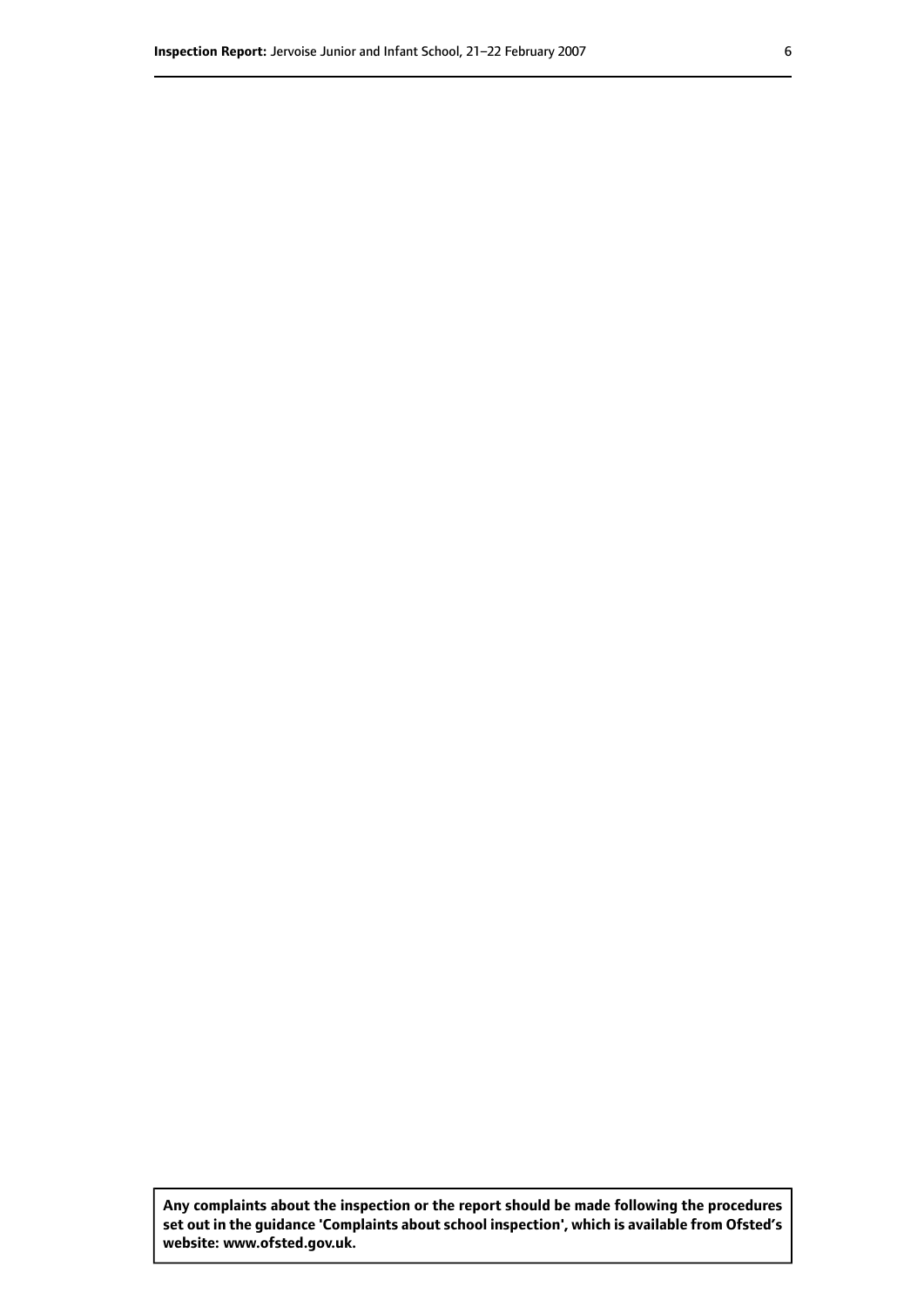# **Inspection judgements**

| Key to judgements: grade 1 is outstanding, grade 2 good, grade 3 satisfactory, and grade 4 | <b>School</b>  |
|--------------------------------------------------------------------------------------------|----------------|
| inadeauate                                                                                 | <b>Overall</b> |

# **Overall effectiveness**

| How effective, efficient and inclusive is the provision of education, integrated<br>care and any extended services in meeting the needs of learners? | 4   |
|------------------------------------------------------------------------------------------------------------------------------------------------------|-----|
| How well does the school work in partnership with others to promote learners'<br>well-being?                                                         |     |
| The quality and standards in the Foundation Stage                                                                                                    |     |
| The effectiveness of the school's self-evaluation                                                                                                    |     |
| The capacity to make any necessary improvements                                                                                                      |     |
| Effective steps have been taken to promote improvement since the last<br>inspection                                                                  | Yes |

## **Achievement and standards**

| How well do learners achieve?                                                                               |   |
|-------------------------------------------------------------------------------------------------------------|---|
| The standards <sup>1</sup> reached by learners                                                              |   |
| How well learners make progress, taking account of any significant variations between<br>groups of learners | л |
| How well learners with learning difficulties and disabilities make progress                                 |   |

## **Personal development and well-being**

| How good is the overall personal development and well-being of the<br>learners?                                  |   |
|------------------------------------------------------------------------------------------------------------------|---|
| The extent of learners' spiritual, moral, social and cultural development                                        |   |
| The behaviour of learners                                                                                        |   |
| The attendance of learners                                                                                       |   |
| How well learners enjoy their education                                                                          |   |
| The extent to which learners adopt safe practices                                                                |   |
| The extent to which learners adopt healthy lifestyles                                                            |   |
| The extent to which learners make a positive contribution to the community                                       |   |
| How well learners develop workplace and other skills that will contribute to<br>their future economic well-being | 4 |

## **The quality of provision**

| $\Box$ How effective are teaching and learning in meeting the full range of the $\Box$<br>  learners' needs?        |  |
|---------------------------------------------------------------------------------------------------------------------|--|
| $\mid$ How well do the curriculum and other activities meet the range of needs<br>$\mid$ and interests of learners? |  |
| How well are learners cared for, guided and supported?                                                              |  |

 $^1$  Grade 1 - Exceptionally and consistently high; Grade 2 - Generally above average with none significantly below average; Grade 3 - Broadly average to below average; Grade 4 - Exceptionally low.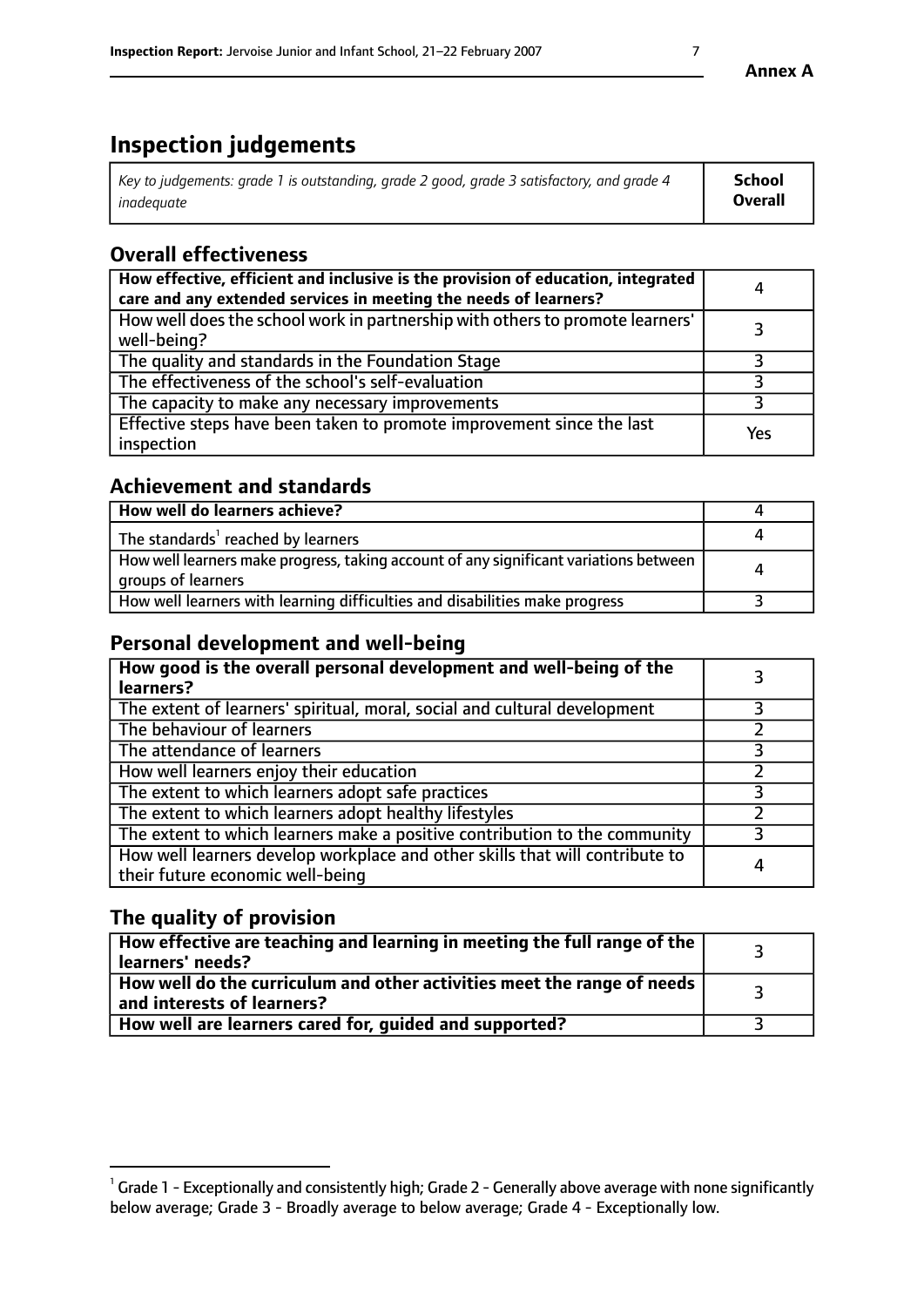# **Leadership and management**

| How effective are leadership and management in raising achievement<br>and supporting all learners?                                              |     |
|-------------------------------------------------------------------------------------------------------------------------------------------------|-----|
| How effectively leaders and managers at all levels set clear direction leading<br>to improvement and promote high quality of care and education |     |
| How effectively performance is monitored, evaluated and improved to meet<br>challenging targets                                                 | 3   |
| How well equality of opportunity is promoted and discrimination tackled so<br>that all learners achieve as well as they can                     | 3   |
| How effectively and efficiently resources, including staff, are deployed to<br>achieve value for money                                          | 3   |
| The extent to which governors and other supervisory boards discharge their<br>responsibilities                                                  | 3   |
| Do procedures for safequarding learners meet current government<br>requirements?                                                                | Yes |
| Does this school require special measures?                                                                                                      | No  |
| Does this school require a notice to improve?                                                                                                   | Yes |